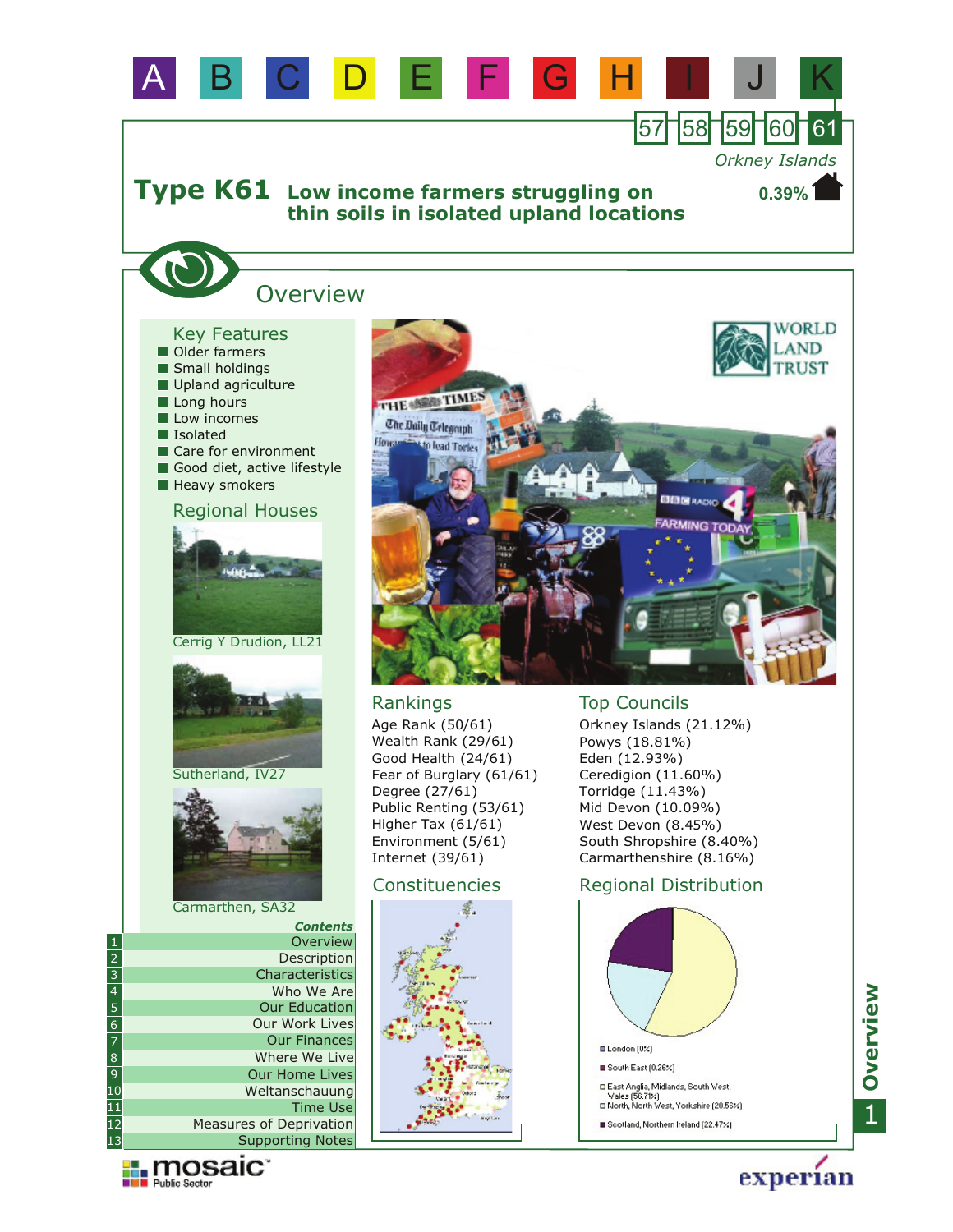

*Type K61* mostly contains farmers who manage small farm holdings without the assistance of paid labour, in isolated areas of upland agriculture.

A B C D E F G H I J K

| <b>Key Features</b>         | <b>Communication</b>  |
|-----------------------------|-----------------------|
| Older farmers               | <b>Receptive</b>      |
| Small holdings              | Internet              |
| Upland agriculture          | Broadsheet newspapers |
| Long hours                  | <b>Unreceptive</b>    |
| Low incomes                 | T٧                    |
| Isolated                    | Posters               |
| Care for environment        | Telemarketing         |
| Good diet, active lifestyle |                       |
| Heavy smokers               |                       |

# Description - Public Sector Focus

Education Education levels are quite variable in these areas. Some will have gained good qualifications, perhaps with the intention of freeing themselves from the often harsh requirements of these environments. However to most, qualifications will have been gained simply because they applied themselves at school to satisfy their parents, rather than for the need of qualifications for carrying on the family farming business. The children living in these areas are reasonably successful at school, and are likely to leave with good GCSEs. Many who do well academically will try to move on from their remote existence by attending university.

Health The outdoor way of life, without easy access to many modern comforts, ensures that *Type K61* are generally in good health. Their natural diet is healthy, and whilst they do not take formal exercise, their active life more than compensates. The main health problems come from their vices, with smoking a particular problem. Those that have medical insurance will most likely have taken out a private policy rather than relying on employers.

Crime Crime is extremely rare in these areas, and anti-social behaviour is almost unheard of. When people are victims, it is almost always when they leave the neighbourhood. These people naturally assume that the police are doing a good job, although on the odd occasion when they are victims their expectations are not met.

Finances These people are not high earners, and some of the farmers can struggle depending on the combination of European rules and nature's will. However, unemployment is low, so associated state benefits are not generally claimed. In the better times, efforts are made to put money aside into savings and investments, so that a reasonably comfortable retirement is possible.

Environmental Issues Most of these isolated people are concerned about the environmental impact of others, and are quite prepared to contribute financially to help to address the problem. However, their own lifestyle is in itself environmentally unfriendly; these people regard the car as a necessity, and will often have several cars per household doing high mileage. Their houses, made of stone and often quite large, make insulation difficult and hence energy consumption is high.





57 58 59 60 61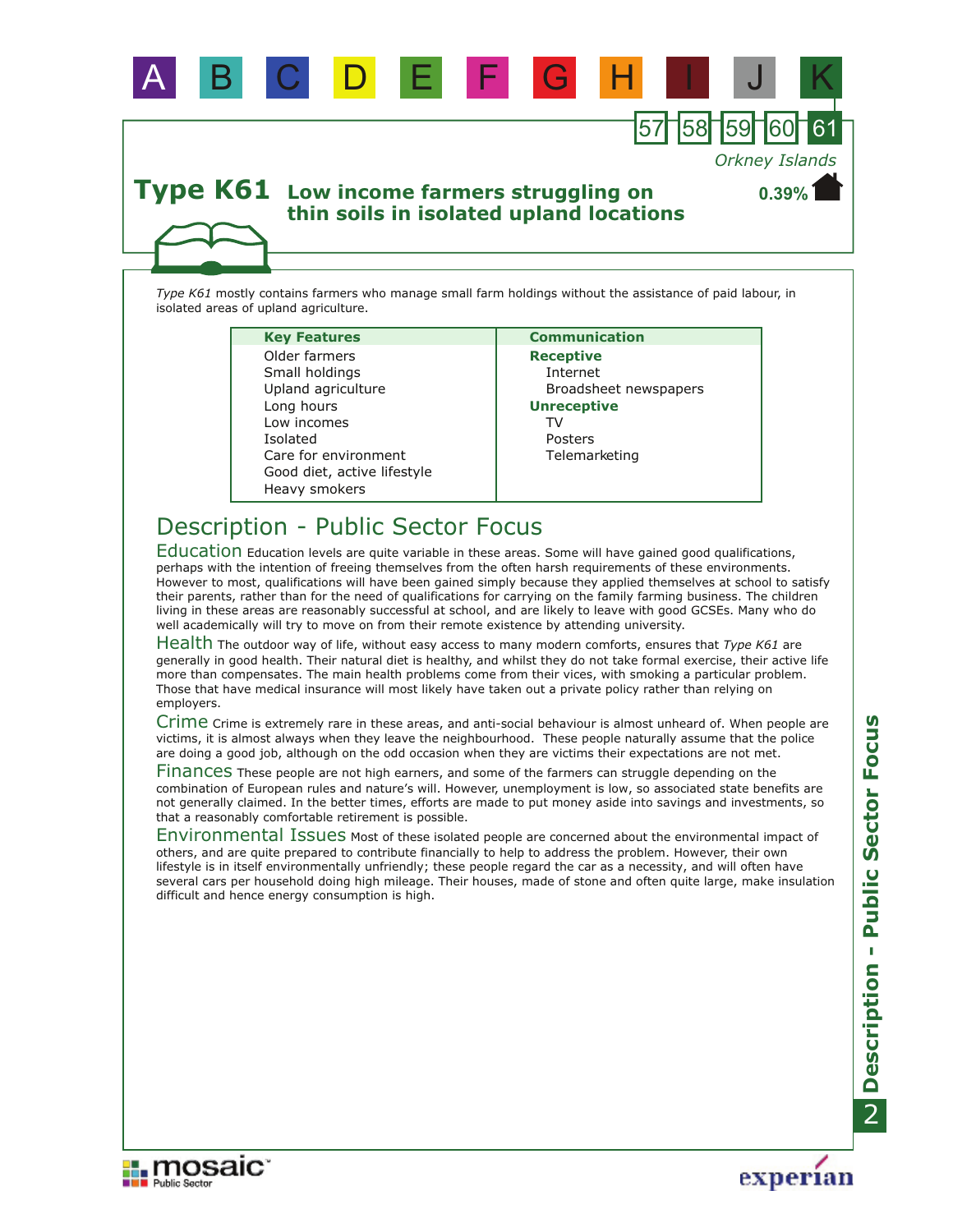

### Description - Sociology and Environment

Summary *Type K61* mostly contains farmers who manage small farm holdings without the assistance of paid labour, in isolated areas of upland agriculture.

A B C D E F G H I J K

57 158 159 16

*Orkney Islands*

**0.39%**

Demography Type K61 is found almost exclusively in the more upland parts of Britain, where farmers, working on their own account, struggle to make a living on marginal agricultural land. In these isolated agricultural areas almost all households live on small farms, many of which raise sheep or beef cattle for sale in local markets. Hardly any farms are large enough to support more than a single family and there has never been a significant agricultural labouring class. Often working thin upland soils in wet and windy conditions, these farmers struggle to make a living and are highly dependent on support from the European Union to make ends meet. Many live very isolated lives and are able to afford few of the consumer products now considered essential by urban populations. As in other rural areas the population is highly skewed towards older working age groups with the majority of the population aged between 45 and 65. Younger people have moved to the towns to obtain qualifications and, unless to take over from their parents on their retirement, migrate to other parts of the country to find more remunerative employment. The older workers, on reaching pensionable age, sell up and move to cheap bungalow properties in nearby villages or cheap coastal locations. In these communities most of the farms are owned outright or, if they are not, are secured against bank loans rather than conventional mortgages since the value of the residential properties are often small in relation to the overall value of the land. Most households own more than one car, though often the second is used to travel around the farm. Unemployment rates are low and ethnic minorities are almost completely absent, combining to give the impression, when conventional composite indicators of deprivation are calculated, that there is little deprivation in these areas. Though many people in *Type K61* would be too proud to admit it, these are areas of very low income and very low living standards which, were they closer to urban centres, could well generate a much higher level of concern among public policymakers.

Environment *Type K61* includes large populations of country dwellers living in or on the edge of national parks, around the Brecon Beacons, the North Pembrokeshire coast, Exmoor, the Yorkshire Dales, the Cheviots and Snowdonia. They tend to live in very old, stone built farmhouses surrounded by shelters for their animals. Many of the small fields are divided by dry stone walls and are accessed via un-made up lanes and five bar gates. Often in romantic settings and with distant views across pastoral landscapes these areas conjure up intimations of the ancestral heartlands that provided large amounts of labour to populate Britain's era of rapid industrialisation. Today the immediate farm environment shows little evidence of investment in modern barns and milking parlours or industrial looking silos for storing cattle feed. With the support of ancient tractors, battered Land Rovers and faithful sheep dogs farmers persist with agricultural practices which appear to have been largely untouched by the major developments in farm productivity which have so transformed the productivity of lowland landscapes. The key issue is how to finance the maintenance of these archetypal landscapes in such a way as to maximise their amenity value for an increasingly appreciative urban population and to do so in such a way as to provide incomes which allow a dignified existence to local residents. Quite often in these areas redundant agricultural buildings are now converted to tourist accommodation and in the more accessible locations the tourist industry provides useful supplementary incomes.

*(Continued)*

experian

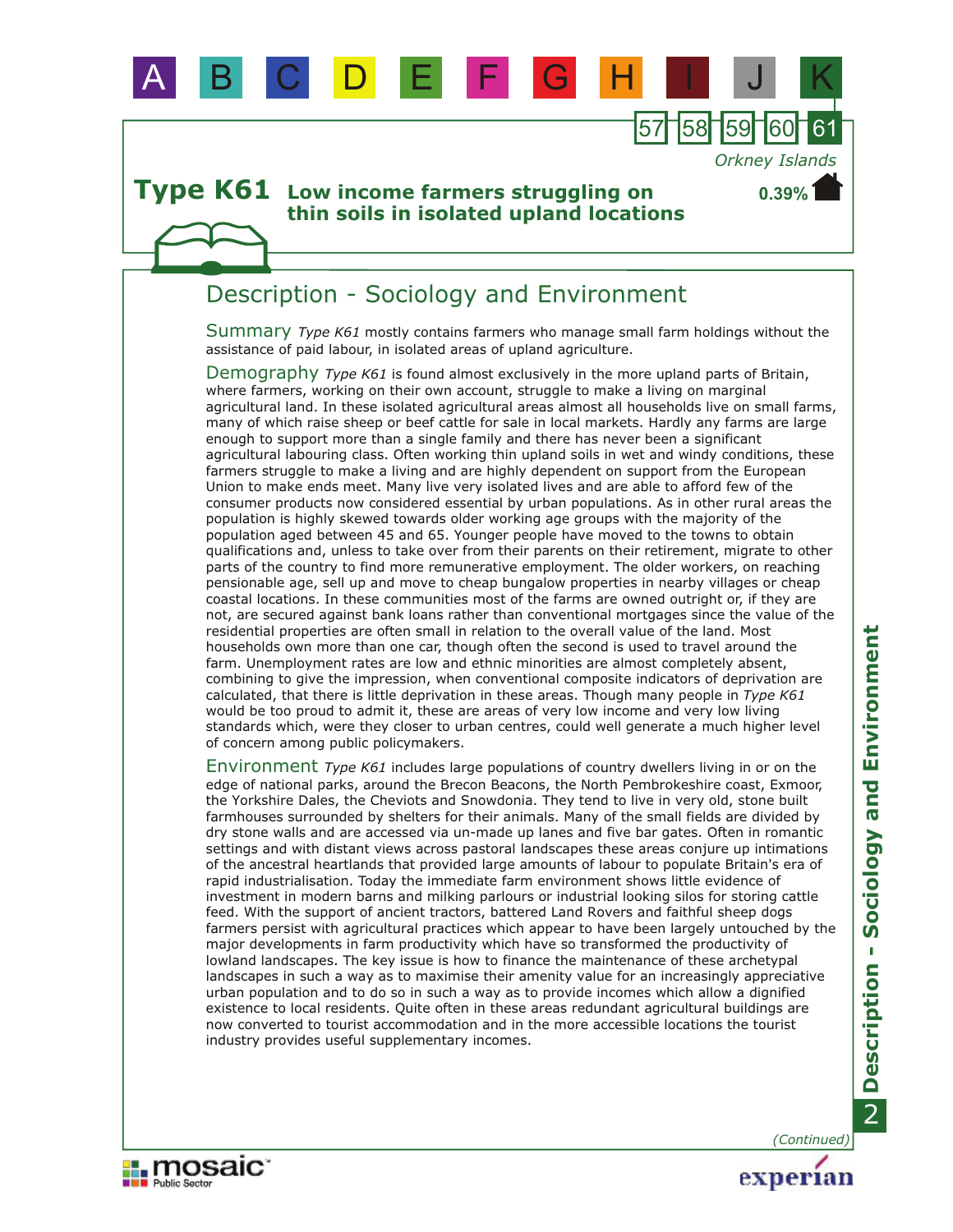

**Type K61** Low income farmers struggling on **thin soils in isolated upland locations** 

### Description - Sociology and Environment *(Continued)*

Economy Neighbourhoods of *Type K61* are almost totally dependent upon farming for employment but in many cases farming can be supplemented by other seasonal and part time sources of income. However these are areas in which men work particularly long hours and where it is often difficult for wives to find alternative sources of employment.

57 158 159 16

*Orkney Islands*

**0.39%**

Consumer Values *Type K61* contains people who would not continue to struggle against the elements if they did not obtain great satisfaction from life in the open country and independence from the control of corporate routines. Most residents are too busy trying to make a living and are too infrequent visitors to large cities to pay much attention to consumer choices. Most purchase products on the basis of price and are eager to take advantage of second hand cars, household equipment and clothes if these can be purchased at a bargain. Insurance and protection against poverty in old age are important concerns among this population.

Consumption Patterns *Type K61* typically spends much of its meagre income on products and services which have mixed business and personal use, such as on cars, energy and financial services. People are too distant from large towns and have too little time or money to be significant spenders on the arts or entertainment and few make frequent visits to restaurants or cinemas. Many people do not travel far. Important markets for this population are bottled gas, electricity and home appliances, particularly freezers. Tastes in food and clothing are traditional and there is more of a focus in the kitchen on cooking from natural ingredients than on the use of ready made meals. This is a population which often finds it convenient to shop from mail order catalogues.

Change The future of these isolated populations is likely to depend on how public policies fund the maintenance of important natural landscapes and to balance the environment against the increased pressures from tourism, in ways that provide acceptable levels of incomes to permanent residents.